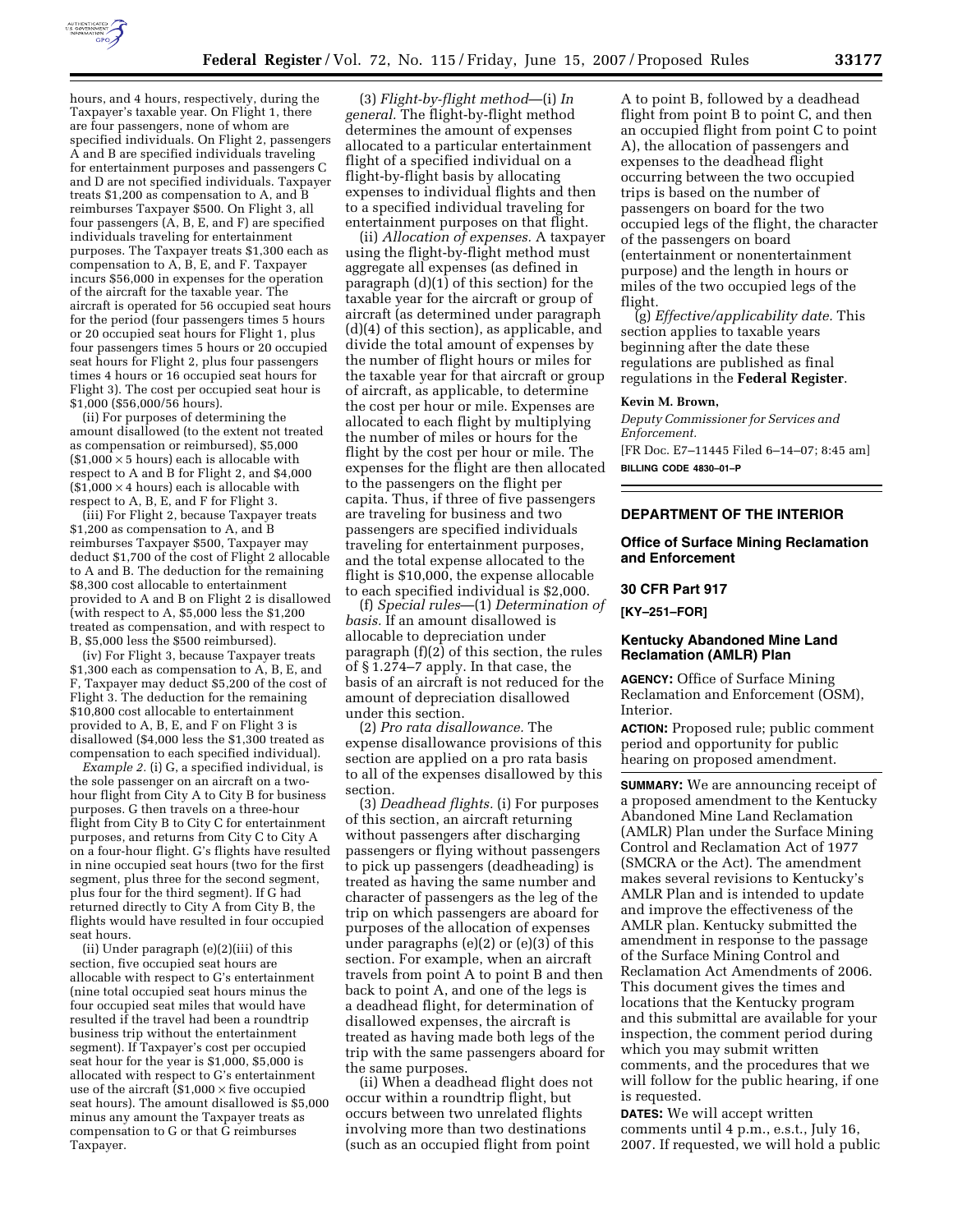hearing on July 10, 2007. We will accept requests to speak until 4 p.m., e.s.t., on July 2, 2007.

**ADDRESSES:** You may submit comments, identified by ''KY–251–FOR/ Administrative Record No. K–74'' by any of the following methods:

• *E-mail: bkovacic@osmre.gov*.

• *Mail/Hand Delivery:* William J. Kovacic, Lexington Field Office, Office of Surface Mining Reclamation and Enforcement, 2675 Regency Road, Lexington, Kentucky 40503. Telephone: (859) 260–8400.

• *Federal eRulemaking Portal: http:// www.regulations.gov*. Follow the instructions for submitting comments.

*Instructions:* All submissions received must include the agency docket number ''KY–251–FOR/Administrative Record No. K–74'' for this rulemaking. For detailed instructions on submitting comments and additional information on the rulemaking process, see the ''Public Comment Procedures'' section in this document. You may also request to speak at a public hearing by any of the methods listed above or by contacting the individual listed under **FOR FURTHER INFORMATION CONTACT**.

*Docket:* You may review copies of the Kentucky program, this submission, a listing of any scheduled public hearings, and all written comments received in response to this document at OSM's Lexington Field Office at the address listed above during normal business hours, Monday through Friday, excluding holidays. You may receive one free copy of the submission by contacting OSM's Lexington Field Office. In addition, you may receive a copy of the submission during regular business hours at the following location: Department for Natural Resources, 2 Hudson Hollow Complex, Frankfort, Kentucky 40601. Telephone: (502) 564– 6940.

## **FOR FURTHER INFORMATION CONTACT:**

William J. Kovacic, Telephone: (859) 260–8400. Internet: *bkovacic@osmre.gov*.

#### **SUPPLEMENTARY INFORMATION:**

I. Background on the Kentucky Program II. Description of the Submission III. Public Comment Procedures

IV. Procedural Determinations

#### **I. Background on the Kentucky Program**

The Abandoned Mine Land (AML) Reclamation Program was established by Title IV of SMCRA (30 U.S.C. 1201 *et seq.*) in response to concerns over extensive environmental damage caused by past coal mining activities. The program is funded by a reclamation fee collected on each active coal mine to

finance the reclamation of abandoned coal mines and for other authorized activities. Section 405 of the Act allows States and Indian Tribes to assume exclusive responsibility for reclamation activity within the State or on Indian lands if they develop and submit to the Secretary of the Interior (Secretary) for approval, a program (often referred to as a plan) for the reclamation of abandoned coal mines. On the basis of these criteria, the Secretary approved the Kentucky AMLR Plan on May 18, 1982. You can find background information on the Plan, including the Secretary's findings, the disposition of comments, and the approval of the Plan in the May 18, 1982, **Federal Register** (47 FR 21435). You can find later actions concerning the Kentucky AMLR Plan and amendments to the plan at 30 CFR 917.20 and 917.21.

## **II. Description of the Submission**

By letter dated April 23, 2007, Kentucky sent us a proposed amendment to its AMLR Plan under SMCRA (30 U.S.C. 1201 *et seq.*) at its own initiative ([KY–251–FOR], Administrative Record No. K–74). With the passage of the Tax Relief and Health Care Act of 2006, Public Law 109–432 containing amendments to SMCRA, the Kentucky General Assembly enacted corresponding amendments to the Kentucky Revised Statutes at Chapter 350. The full text of the program amendment is available for you to read at the location listed above under **ADDRESSES**. A summary of the proposed changes follows.

Kentucky enacted Senate Bill 187 on February 21, 2007, to create a new section of the Kentucky Revised Statutes (KRS) Chapter 350 to allow the Environmental and Public Protection Cabinet (Cabinet) to do the following: expend for reclamation projects which are of a lower priority, if done in conjunction with a project assigned a higher priority; amend KRS 350.550 to delete use of Abandoned Mine Land funds for studies conducted by state agencies; amend KRS 350.555 to allow for expenditure on a reclamation project located adjacent to one already assigned a priority by the cabinet; delete research and development, work on public facilities, and development of publicly owned lands as a priority; amend KRS 350.560 to delete restriction on the use of funds allocated to the Commonwealth by the Secretary of the Interior; amend KRS 350.575 to prohibit a lien filed against a property owner who did not consent to mining operations requiring reclamation; amend KRS 350.597 to retain up to 30% of the funds allocated to Kentucky in a special trust fund; and

to include the 2006 amendments to the Surface Mining Reclamation and Control Act in the citation.

## **III. Public Comment Procedures**

Under the provisions of 30 CFR 732.17(h), we are seeking your comments on whether the submission satisfies the applicable program approval criteria of 30 CFR 732.15. If we approve the amendment, it will become part of the Kentucky AMLR Plan. We cannot ensure that comments received after the close of the comment period (see **DATES**) or at locations other than those listed above (see **ADDRESSES**) will be considered or included in the Administrative Record.

#### *Written Comments*

Send your written comments to OSM at the address given above. Your written comments should be specific, pertain only to the issues proposed in this rulemaking, and include explanations in support of your recommendations.

## *Electronic Comments*

Please submit Internet comments as an ASCII file avoiding the use of special characters and any form of encryption. Please also include ''Attn: KY–251– FOR/Administrative Record No. KY– 74'' and your name and return address in your Internet message. If you do not receive a confirmation that we have received your Internet message, contact the Lexington Field Office at (859) 260– 8400.

#### *Availability of Comments*

We will make comments, including names and addresses of respondents, available for public review during normal business hours. We will not consider anonymous comments. If individual respondents request confidentiality, we will honor their request to the extent allowable by law. Individual respondents who wish to withhold their name or address from public review, except for the city or town, must state this prominently at the beginning of their comments. We will make all submissions from organizations or businesses, and from individuals identifying themselves as representatives or officials of organizations or businesses, available for public review in their entirety.

#### *Public Hearing*

If you wish to speak at the public hearing, contact the person listed under **FOR FURTHER INFORMATION CONTACT** by 4 p.m., e.s.t. on July 2, 2007. If you are disabled and need special accommodations to attend a public hearing, contact the person listed under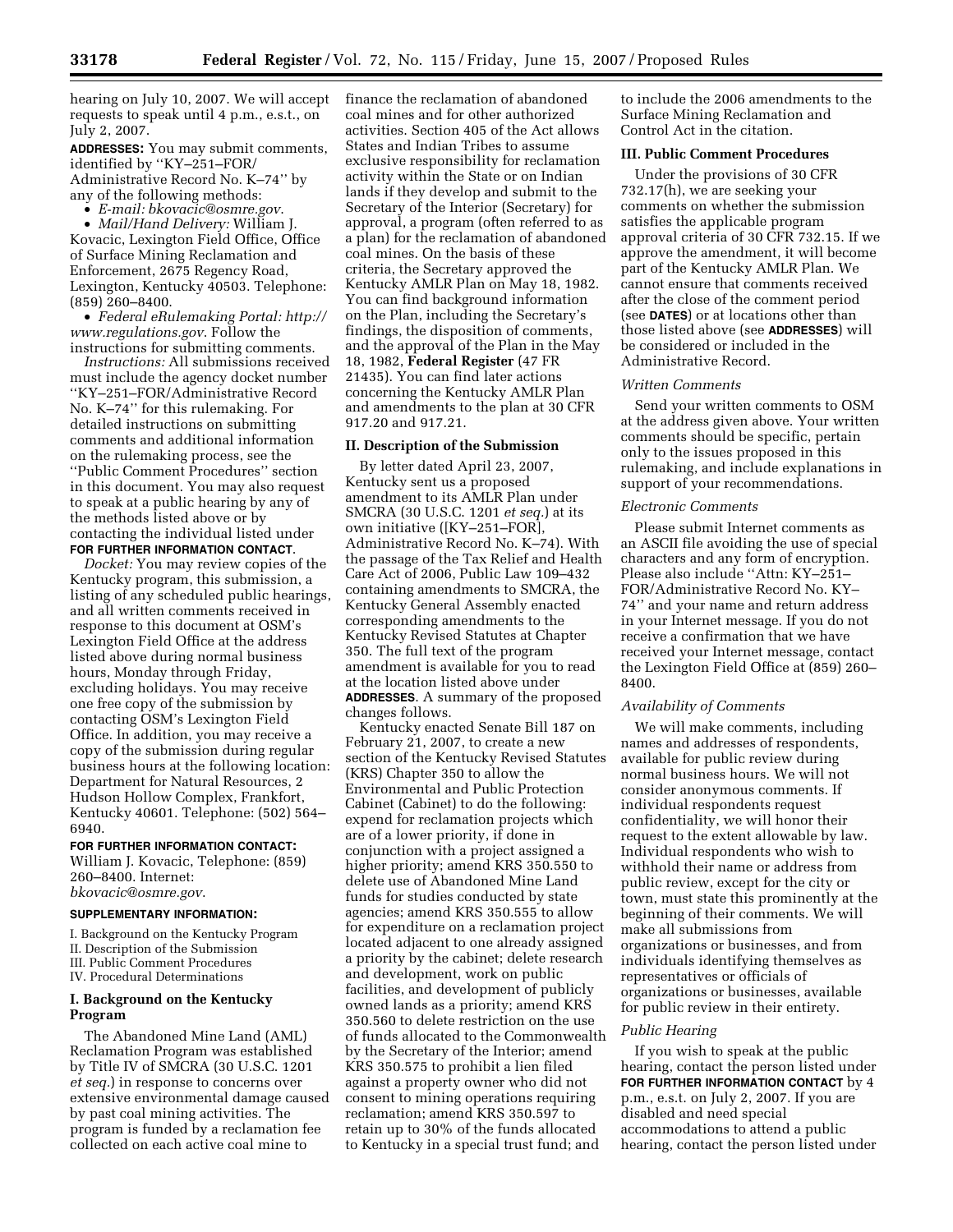**FOR FURTHER INFORMATION CONTACT**. We will arrange the location and time of the hearing with those persons requesting the hearing. If no one requests an opportunity to speak, we will not hold the hearing.

To assist the transcriber and ensure an accurate record, we request, if possible, that each person who speaks at a public hearing provide us with a written copy of his or her comments. The public hearing will continue on the specified date until everyone scheduled to speak has been given an opportunity to be heard. If you are in the audience and have not been scheduled to speak and wish to do so, you will be allowed to speak after those who have been scheduled. We will end the hearing after everyone scheduled to speak and others present in the audience who wish to speak, have been heard.

#### *Public Meeting*

If only one person requests an opportunity to speak, we may hold a public meeting rather than a public hearing. If you wish to meet with us to discuss the submission, please request a meeting by contacting the person listed under **FOR FURTHER INFORMATION CONTACT**. All such meetings are open to the public and, if possible, we will post notices of meetings at the locations listed under **ADDRESSES**. We will make a written summary of each meeting a part of the administrative record.

## **IV. Procedural Determinations**

#### *Executive Order 12630—Takings*

This rule does not have takings implications. This determination is based on the analysis performed for the counterpart Federal regulations.

## *Executive Order 12866—Regulatory Planning and Review*

This rule is exempted from review by the Office of Management and Budget (OMB) under Executive Order 12866.

## *Executive Order 12988—Civil Justice Reform*

The Department of the Interior has conducted the reviews required by section 3 of Executive Order 12988 and has determined that, to the extent allowable by law, this rule meets the applicable standards of subsections (a) and (b) of that section. However, these standards are not applicable to the actual language of State regulatory programs and program amendments since each such program is drafted and promulgated by a specific State, not by OSM. Under sections 503 and 505 of SMCRA (30 U.S.C. 1253 and 1255) and the Federal regulations at 30 CFR 730.11, 732.15, and 732.17(h)(10),

decisions on proposed State regulatory programs and program amendments submitted by the States must be based solely on a determination of whether the submittal is consistent with SMCRA and its implementing Federal regulations and whether the other requirements of 30 CFR parts 730, 731, and 732 have been met.

# *Executive Order 13132—Federalism*

This rule does not have Federalism implications. SMCRA delineates the roles of the Federal and State governments with regard to the regulation of surface coal mining and reclamation operations. One of the purposes of SMCRA is to ''establish a nationwide program to protect society and the environment from the adverse effects of surface coal mining operations.'' Section 503(a)(1) of SMCRA requires that State laws regulating surface coal mining and reclamation operations be ''in accordance with'' the requirements of SMCRA. Section 503(a)(7) requires that State programs contain rules and regulations ''consistent with'' regulations issued by the Secretary pursuant to SMCRA.

## *Executive Order 13175—Consultation and Coordination With Indian Tribal Governments*

In accordance with Executive Order 13175, we have evaluated the potential effects of this rule on Federallyrecognized Indian tribes and have determined that the rule does not have substantial direct effects on one or more Indian tribes, on the relationship between the Federal Government and Indian tribes, or on the distribution of power and responsibilities between the Federal Government and Indian Tribes. The basis for this determination is that our decision is on a State regulatory program and does not involve a Federal program involving Indian Tribes.

## *Executive Order 13211—Regulations That Significantly Affect the Supply, Distribution, or Use of Energy*

On May 18, 2001, the President issued Executive Order 13211 which requires agencies to prepare a Statement of Energy Effects for a rule that is (1) Considered significant under Executive Order 12866, and (2) likely to have a significant adverse effect on the supply, distribution, or use of energy. Because this rule is exempt from review under Executive Order 12866 and is not expected to have a significant adverse effect on the supply, distribution, or use of energy, a Statement of Energy Effects is not required.

#### *National Environmental Policy Act*

This rule does not require an environmental impact statement because section 702(d) of SMCRA (30 U.S.C. 1292(d)) provides that agency decisions on proposed State regulatory program provisions do not constitute a major Federal action within the meaning of section 102(2)(C) of the National Environmental Policy Act (42 U.S.C. 4321 *et seq.*).

## *Paperwork Reduction Act*

This rule does not contain information collection requirements that require approval by OMB under the Paperwork Reduction Act (44 U.S.C. 3507 *et seq.*).

#### *Regulatory Flexibility Act*

The Department of the Interior certifies that this rule will not have a significant economic impact on a substantial number of small entities under the Regulatory Flexibility Act (5 U.S.C. 601 *et seq.*). The State submittal that is the subject of this rule is based on counterpart Federal regulations for which an economic analysis was prepared and certification made that such regulations would not have a significant economic effect upon a substantial number of small entities. In making the determination as to whether this rule would have a significant economic impact, the Department relied upon the data and assumptions for the counterpart Federal regulations.

## *Small Business Regulatory Enforcement Fairness Act*

This rule is not a major rule under 5 U.S.C. 804(2), the Small Business Regulatory Enforcement Fairness Act. This rule: (a) Does not have an annual effect on the economy of \$100 million; (b) Will not cause a major increase in costs or prices for consumers, individual industries, geographic regions, or Federal, State or local governmental agencies; and (c) Does not have significant adverse effects on competition, employment, investment, productivity, innovation, or the ability of U.S. based enterprises to compete with foreign-based enterprises. This determination is based upon the fact that the State submittal, which is the subject of this rule, is based upon counterpart Federal regulations for which an analysis was prepared and a determination made that the Federal regulation was not considered a major rule.

#### *Unfunded Mandates*

This rule will not impose an unfunded mandate on State, local, or tribal governments or the private sector